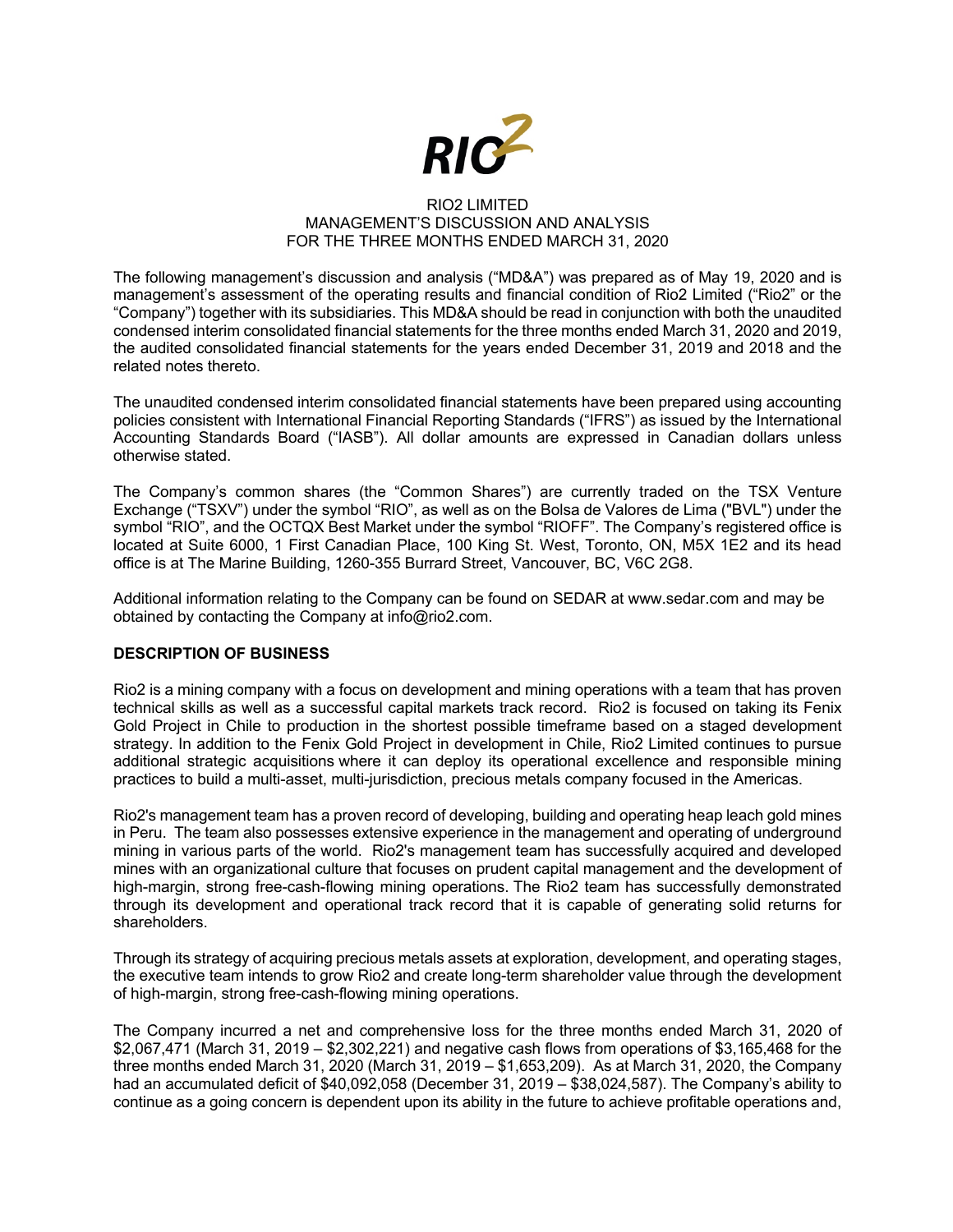in the meantime, to obtain the necessary financing to repay its liabilities when they become due. External financing will be sought to finance the operations of the Company and enable the Company to continue its efforts towards the exploration and development of its exploration and evaluation assets. This condition, along with other matters set forth in Note 1 of the condensed interim consolidated financial statements for the three months ended March 31, 2020 and 2019, indicates the existence of a material uncertainty that may cast significant doubt about the Company's ability to continue as a going concern. These condensed interim consolidated financial statements do not include adjustments to the amounts and classification of assets and liabilities that might be necessary should the Company be unable to continue as a going concern.

On March 18, 2020 Rio2 provided an update on Covid-19 ("Coronavirus"). The Company advised that all of its personnel are working from home and continuing to manage the affairs of Rio2 via the Company's virtual business platform. The Company will continue to monitor events closely and follow guidance from local, provincial and governmental health authorities in Canada, Peru and Chile, to ensure Rio2's business practises are aligned with the latest recommendations.

On April 15, 2020, Rio2 announced that it had completed the strategic acquisition of Compañía Minera Paso San Francisco S.A. ("MPSF"). MPSF owns strategic mining infrastructure and facilities located adjacent to Rio2's Fenix Gold Project in Chile. MPSF was acquired by Rio2 for USD \$1.5 million from Inversiones Alxar S.A. ("Alxar"), a subsidiary of Empresas Copec S.A., a large Chilean industrial conglomerate.

The existing MPSF processing plant was established in the early 1990s by a previous owner to process gold and silver ore from the nearby Can-Can, Arqueros and Caique mines. Processing of ore from those mines ceased in 2005 and between 2008 and 2013, the plant reprocessed the tailings produced from previous ore processing at the production rate of 800 tonnes per day. In 2013, MPSF acquired the processing plant and associated infrastructure which have remained inactive since then. The acquisition of MPSF brings several strategic benefits to Rio2 and its optimization plans for the development of its nearby Fenix Gold Project, currently guided to commence construction in Q4 2021.

On April 20, 2020, Rio2 announced that it has submitted its Environmental Impact Assessment ("EIA") for the construction and operation of its Fenix Gold Project to the Chilean Environmental Impact Assessment System. The objectives of the EIA are to identify, prevent, minimize, correct and mitigate any potential impacts to the environment or the social framework of the Fenix Gold Project.

The EIA presented to the Environmental Assessment Service, Atacama Region was prepared by Minería y Medio Ambiente Limitada ("MyMA"), the Company's highly experienced environmental and permitting consultants, in conjunction with senior members of the Rio2 and Fenix Gold team. Work on the EIA commenced in November 2018 with the preparation of an Environmental Baseline Study which included the documentation of flora, fauna, climate, air quality, archeological sites, hydrogeology, soil usage, geology, geomorphology, hydrogeology, geochemistry, water quality, paleontology, landscape, noise and vibrations along with a socio-demographic survey and ecosystem characterization during the various seasons of the year. The Environmental Baseline Study was completed in January 2020.

The EIA has been prepared to support the project outline of the Fenix Gold Project as defined in the Pre-Feasibility Study with an effective date of August 15, 2019. Approval of the EIA is anticipated for Q2 2021.

On April 30, 2020 Rio2 announced that it had retained BUYINS.NET, http://www.buyins.net, a leading provider of Regulation SHO compliance monitoring, short sale trading statistics and market integrity surveillance. BUYINS initiated coverage on Rio2 after releasing the latest short sale data through April 27, 2020. The total aggregate number of shares shorted in the US since March 2019 is approximately 10 million shares. On average approximately 55% of daily trading volume is short selling. The SqueezeTrigger price for all RIOFF shares shorted is \$0.31. A short squeeze has begun in the US as shares of RIOFF have exceeded this level. A short squeeze is underway in Canada as well.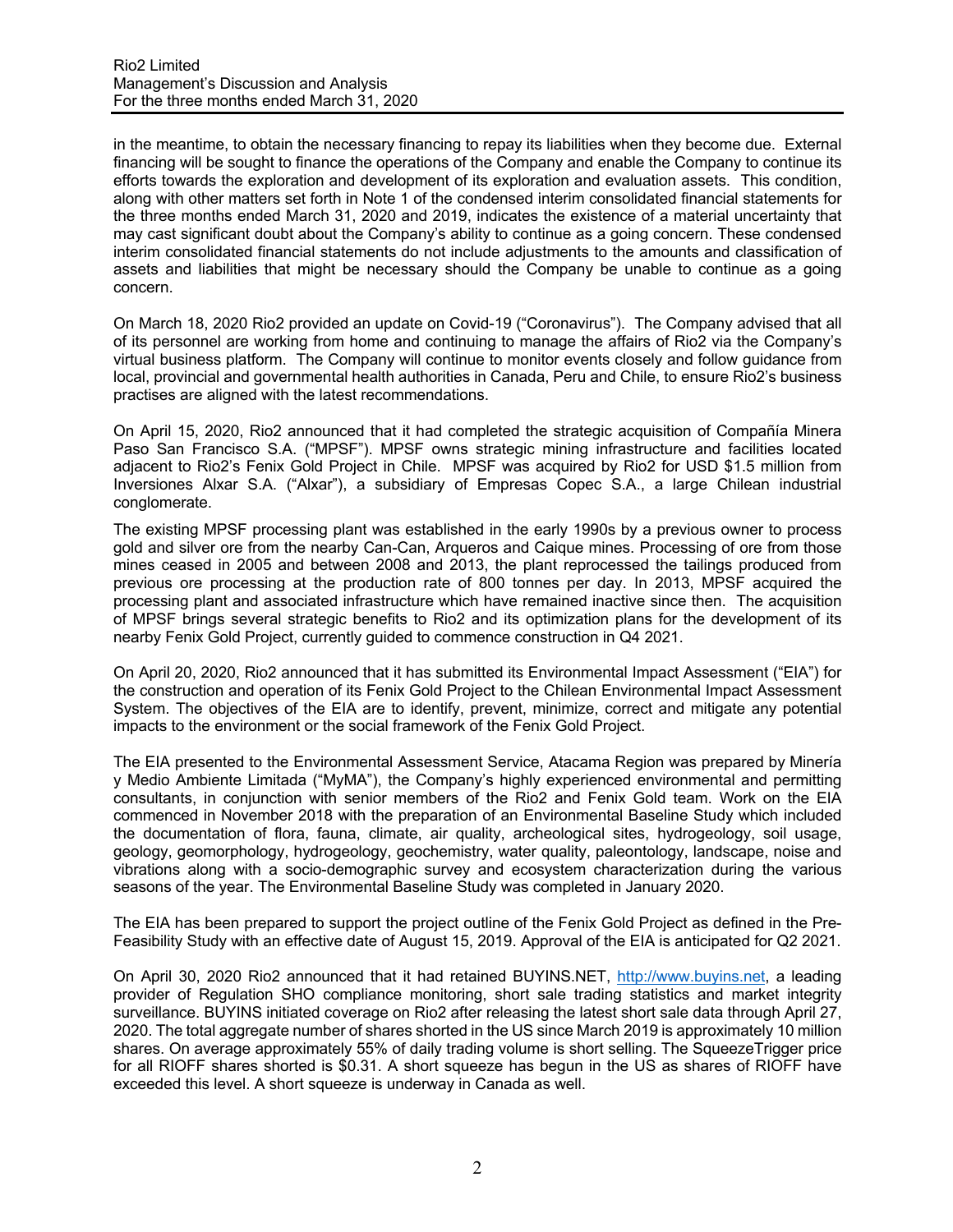# **REVIEW OF PROPERTIES**

## *Exploration and Evaluation Assets*

|                            | <b>Fenix Gold Project</b><br><b>Chile</b> | <b>Anocarire Gold</b><br><b>Project Chile</b> |   | Total      |
|----------------------------|-------------------------------------------|-----------------------------------------------|---|------------|
| Balance, December 31, 2018 | \$53,089,535                              | 6,250,166                                     | S | 59,339,701 |
| Additions                  | 5,375,095                                 |                                               |   | 5.375.095  |
| Option income received     |                                           | (796, 140)                                    |   | (796, 140) |
| Effect of exchange rate    |                                           | (266,366)                                     |   | (266, 366) |
| Balance, December 31, 2019 | \$58,464,630                              | 5,187,660                                     | S | 63,652,290 |
| Additions                  | 1,039,067                                 |                                               |   | 1,039,067  |
| Effect of exchange rate    |                                           | 451,435                                       |   | 451,435    |
| Balance, March 31, 2020    | 59.503.697                                | 5.639.095                                     |   | 65,142,792 |

#### Fenix Gold Project (Chile)

On July 24, 2018, the Company acquired the Fenix Gold Project. Evaluation related costs were capitalized to the asset from the date of acquisition by Rio2. Additions to the Fenix Gold Project included drilling, technical consultant fees and equipment rentals.

### Anocarire Project (Chile)

On July 24, 2018, the Company acquired the Anocarire Gold Project. Upon acquisition, the value of \$6,317,160 was assigned to Anocarire based on the \$4.8 million USD option payment that may be paid to Rio2 by Andex Minerals, a company controlled by a former director of Atacama Pacific. During the year ended December 31, 2018, a payment of \$200,000 USD was received. On September 27, 2019 the option payment was revised to receive a payment of \$600,000 USD on October 31, 2019 and an additional payment of \$5,000,000 USD on June 30, 2020. During the year ended December 31, 2019, a payment of \$600,000 USD was received. Payments under this agreement are being recorded as a reduction of the exploration and evaluation asset.

### **SUMMARY OF QUARTERLY RESULTS**

The following table sets out selected quarterly financial information and is derived from the financial statements prepared by the Company's management.

| Quarter Ended      | Revenue                  |   | Net Loss  | Loss Per Share |   | <b>Total Assets</b> |
|--------------------|--------------------------|---|-----------|----------------|---|---------------------|
| March 31, 2020     | \$<br>$\sim$             | S | 2.067.471 | \$<br>0.01     | S | 89.863.306          |
| December 31, 2019  |                          |   | 3,537,104 | 0.03           |   | 94.054.428          |
| September 30, 2019 |                          |   | 2.380.910 | 0.02           |   | 93.841.016          |
| June 30, 2019      | $\overline{\phantom{0}}$ |   | 2.172.297 | 0.01           |   | 73.987.762          |
| March 31, 2019     | $\overline{\phantom{0}}$ |   | 2.302.221 | 0.01           |   | 76.771.755          |
| December 31, 2018  | $\overline{\phantom{0}}$ |   | 3,774,938 | 0.04           |   | 71.174.221          |
| September 30, 2018 | $\overline{\phantom{0}}$ |   | 938.744   | 0.01           |   | 68.812.368          |
| June 30, 2018      |                          |   | 2,378,172 | 0.06           |   | 3,297,718           |

As the Company's projects are still in the exploration and evaluation stage, the Company continues to incur losses each quarter and the trend remains unchanged for the near future. Increased losses are likely to occur as the Company is now more actively evaluating potential opportunities.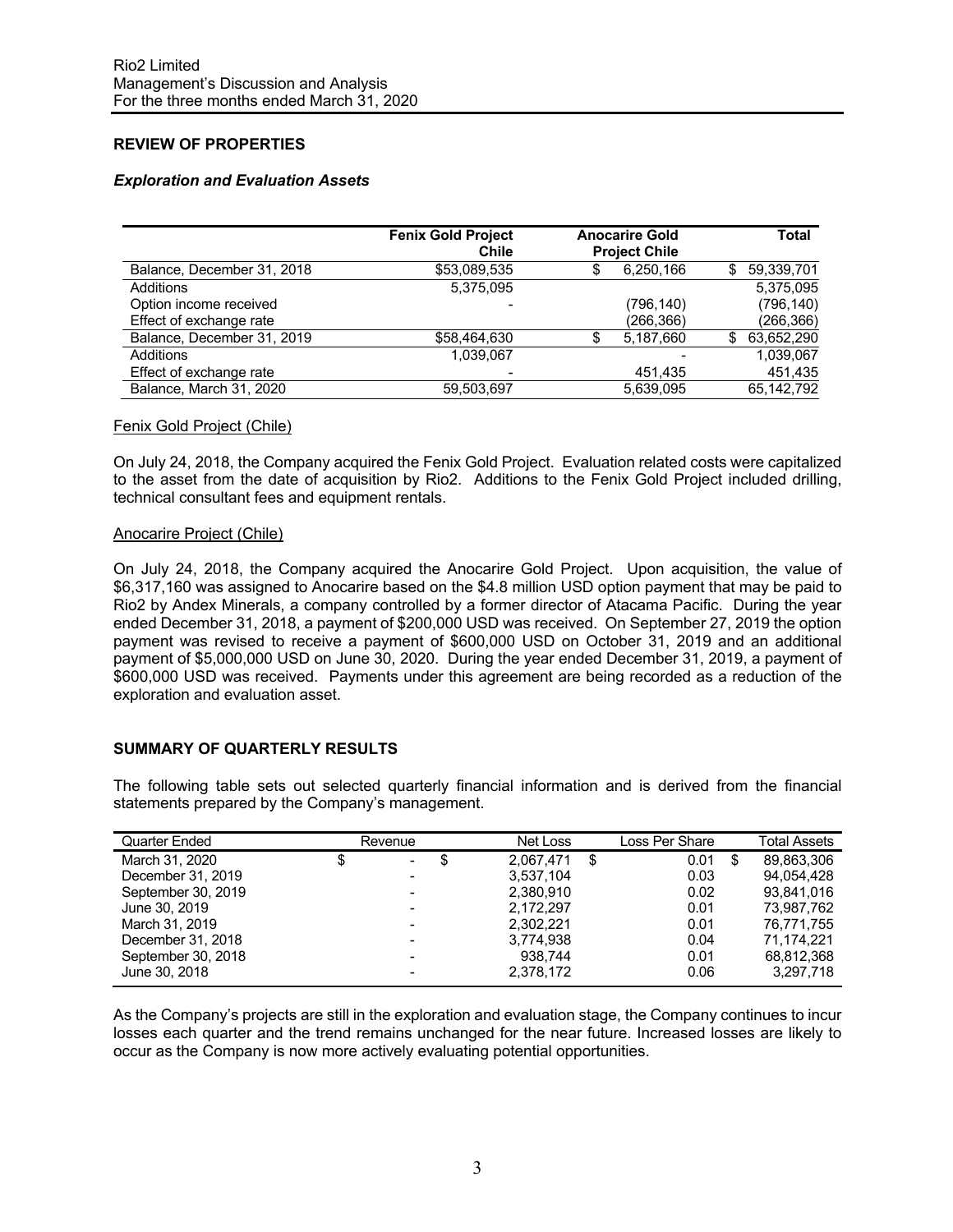# **RESULTS OF OPERATIONS FOR THE THREE MONTHS ENDED MARCH 31, 2020**

The principal business activity during the three months ended March 31, 2020 was the further development of the Fenix Gold Project, as well the evaluation of other precious metal projects that can be developed into mines with a goal towards their acquisition.

The Company recorded a loss of \$2,067,471 compared to a loss of \$2,302,221 for the same period in 2019. The small decrease in loss in 2020 was primarily due to a decrease in certain net expenses as follows:

- Employment costs were \$1,025,507 for the three months ended March 31, 2020 compared to \$1,206,334 for the three months ended March 31, 2019. The decrease was primarily due to decreased payroll expenses in Chile, as administration of the project was shifted to employees in Lima.
- Professional fees were \$98,902 for the three months ended March 31, 2020 compared to \$122,436 for the three months ended March 31, 2019. This decrease was primarily due to a decrease in legal expenses and advisory fees relating to evaluating projects.
- Travel expenses were \$44,653 for the three months ended March 31, 2020 compared to \$147,570 for the three months ended March 31, 2019. The decrease was due to curtailment of travel due to Covid-19 safety concerns.
- Foreign exchange gain of \$107,057 for the three months ended March 31, 2020 compared to a loss of \$11,558 during the three months ended March 31, 2019. The gain was due primarily to the Canadian dollar weakening against the US dollar and the associated gain on the revaluation of the Anocarire Project option payment receivable in US dollars.
- Interest income of \$57,378 during the three months ended March 31, 2020 compared to \$0 for the three months ended March 31, 2019. The increase was due to excess cash being invested in GICs during the three months ended March 31, 2020.

These decreases in net expenses were partially offset by the following increased expenses:

- Investor relations expenses of \$115,124 for the three months ended March 31, 2020 compared to \$20,900 for the three months ended March 31, 2019. The increase was due to an increase in conference fees.
- Directors fees of \$56,201 for the three months ended March 31, 2020 compared to \$0 for the three months ended March 31, 2019. The increase was due to the decision to remunerate non-executive directors with cash commencing July 2019, due to increased activity of the Company with the private placement in August 2019 and the filing of the NI 43-101 in October 2019.

## **RELATED PARTY TRANSACTIONS AND BALANCES**

Key management consists of the Board of Directors and senior management. Senior management is defined as the President & CEO, and Executive Vice Presidents. Key management compensation for the three months ended March 31, 2020 and 2019 was as follows:

|                                                     | 2020    | 2019    |
|-----------------------------------------------------|---------|---------|
| Senior management – consulting and employment costs | 339,587 | 178.558 |
| Directors fees                                      | 56,201  |         |
| Share-based compensation                            | 396.217 | 263,635 |
|                                                     | 792,005 | 442,193 |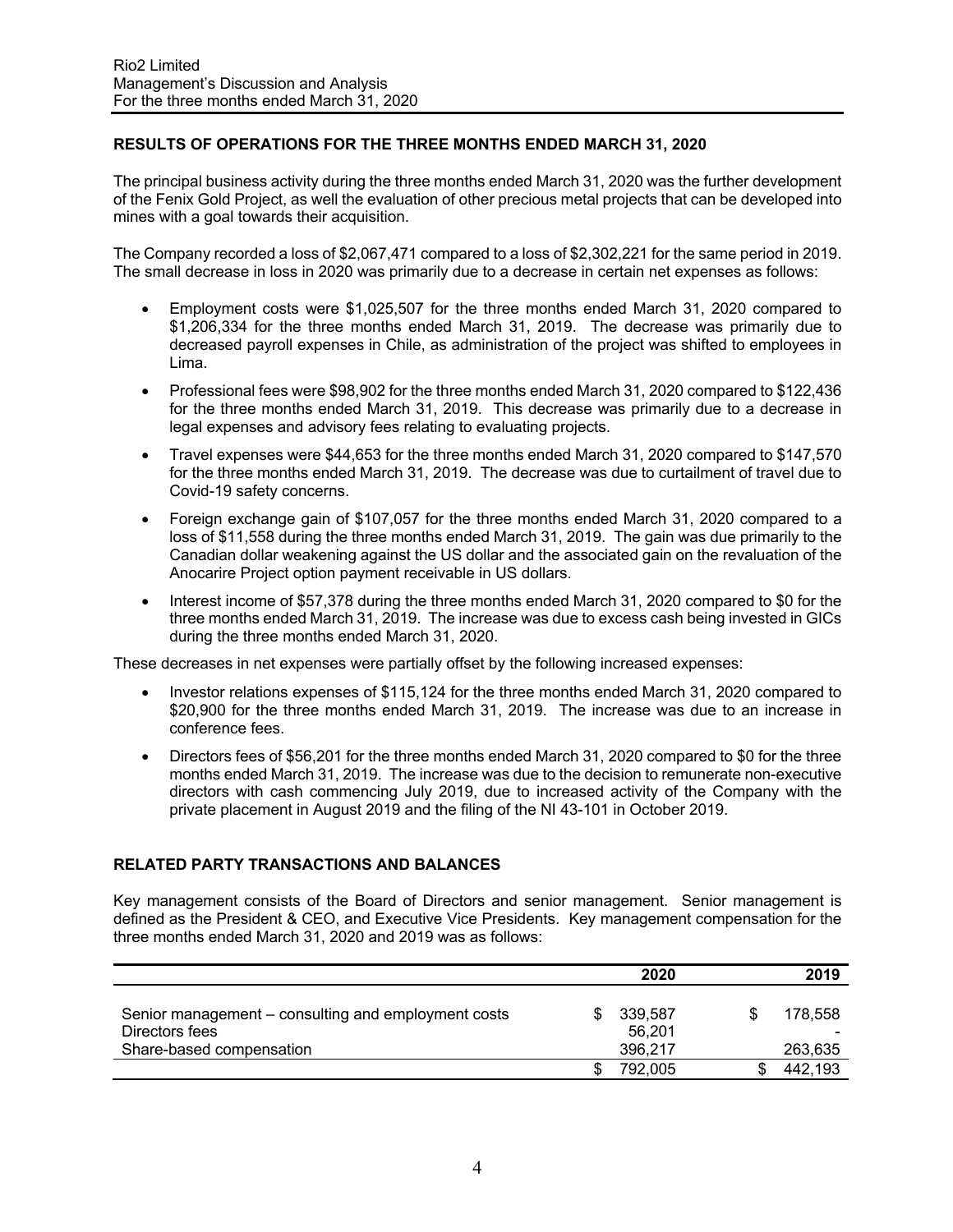In addition to the compensation for directors and officers, the Company had the following transactions with related parties:

- (a) During the three months ended March 31, 2020, the Company incurred legal fees of \$4,146 (2019 - \$69,726) from a firm in which a former director (who ceased being a director on May 28, 2019) of the Company is a partner.
- (b) During the three months ended March 31, 2020, the Company incurred management fees of \$75,000 (2019 - \$49,888) from a company in which a director of the Company is the owner.

### **FINANCIAL CONDITION, LIQUIDITY AND CAPITAL RESOURCES**

The Company is an exploration and evaluation stage company seeking additional opportunities. The business of exploring for minerals involves a high degree of risk and there can be no assurance that any of Company's current or future exploration programs will result in profitable mining operations. The Company has no source of revenue and has significant cash requirements to meet its administrative overhead and maintain its mineral interests.

The financial statements were prepared on a "going concern" basis, which assumes that the Company will be able to realize its assets and discharge its liabilities in the normal course of business. As of March 31, 2020, the Company had a working capital surplus of \$13,961,981 (December 31, 2019 – \$15,819,198). The Company does not currently hold any revenue-generating properties and thereby continues to incur losses. As at March 31, 2020, the Company had an accumulated deficit of \$40,092,058 (December 31, 2019 – \$38,024,587).

As of March 31, 2020, the Company has cash totalling \$2,731,707 (December 31, 2019 - \$5,410,836), short term investments of \$12,060,407 (December 31, 2019 - \$14,060,407) and current liabilities of \$1,142,233 (December 31, 2019 - \$3,870,208). The current liabilities are accounts payable of \$1,132,233 due on demand, as well as an additional accrued liability of \$10,000 with an unknown date of settling the obligation (December 31, 2019 - Accounts payable of \$3,860,208 due on demand and accrued liabilities of \$10,000).

In February and March 2019, the Company completed a private placement for gross proceeds of \$7,000,000. The proceeds of this private placement were used for the advancement of the Fenix Gold Project, as well as for general corporate and working capital purposes. In August 2019, the Company completed a bought deal for gross proceeds of \$25,000,000. The proceeds of the bought deal that have already been spent have been used for the advancement of the Fenix Gold Project, as well as for general corporate and working capital purposes. The unspent funds from the bought deal have been budgeted towards the advancement of the Fenix Gold Project and general corporate and working capital purposes.

Long-term, the Company's ability to execute its work plan, meet its administrative overhead obligations, discharge its liabilities and fulfill its commitments as they come due is dependent upon its success in obtaining additional financing and, ultimately, on locating economically recoverable resources and attaining profitable operations.

External financing will be sought to finance the operations of the Company and enable it to continue its efforts towards the exploration and development of its mineral properties. Failure to continue as a going concern would require the restatement of assets and liabilities on a liquidation basis, which could differ materially from the going concern basis.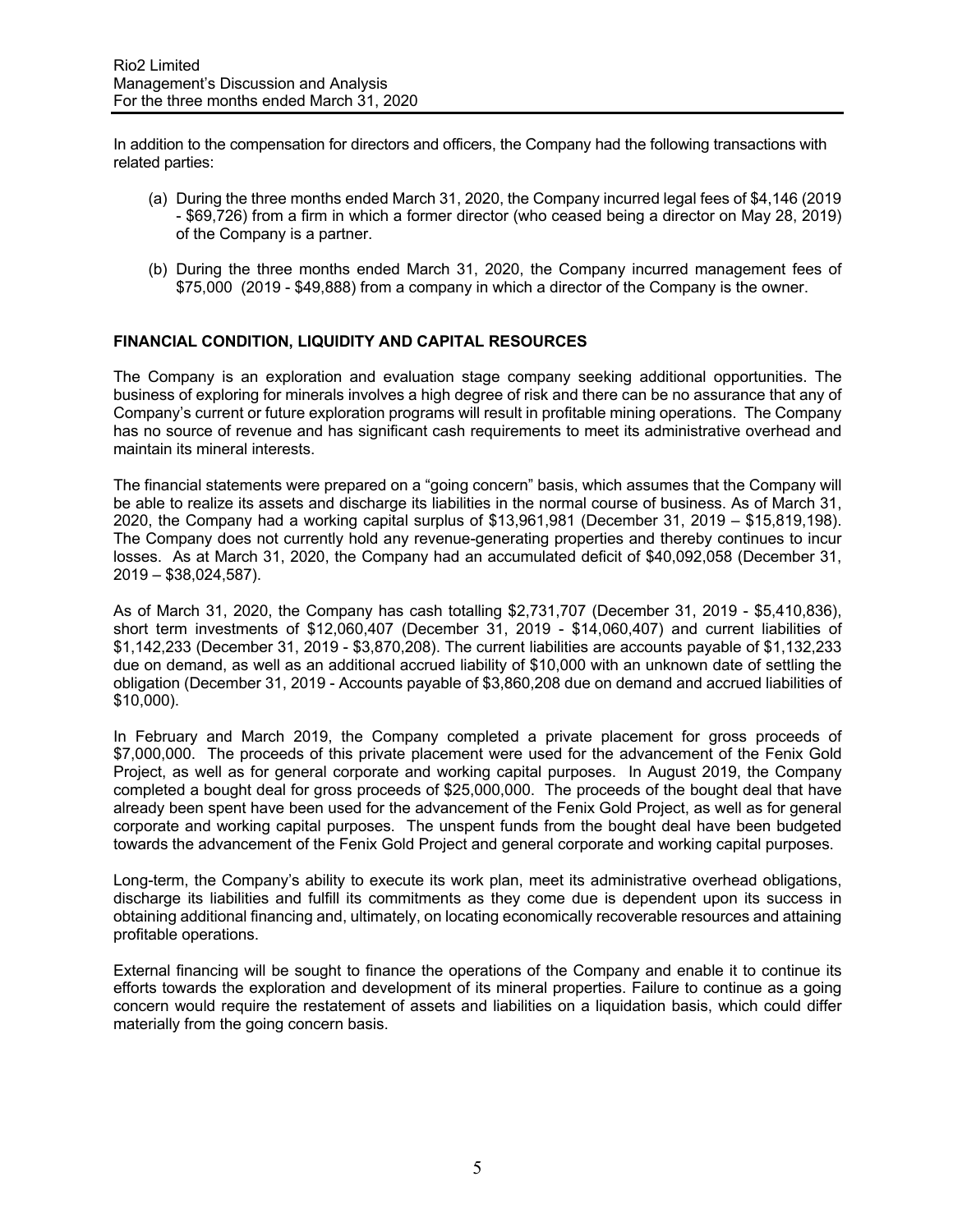## **OFF-BALANCE SHEET ARRANGEMENTS**

At March 31, 2020, the Company had no material off-balance sheet arrangements such as guarantee contracts, contingent interest in assets transferred to an entity, derivative instruments obligations, or any obligations that trigger financing, liquidity, market, or credit risk to the Company.

### **PROPOSED TRANSACTIONS**

As at the date of this MD&A, the Company had no proposed transactions.

### **EVENTS SUBSEQUENT TO MARCH 31, 2020**

a. Subsequent to March 31, 2020, Rio2 announced that it had completed the strategic acquisition of Compañía Minera Paso San Francisco S.A. ("MPSF"). MPSF owns strategic mining infrastructure and facilities located adjacent to Rio2's Fenix Gold Project in Chile.

MPSF was acquired by Rio2 for USD \$1.5 million from Inversiones Alxar S.A. ("Alxar"), a subsidiary of Empresas Copec S.A., a large Chilean industrial conglomerate. The acquisition of MPSF brings several strategic benefits to Rio2 and its optimization plans for the development of its nearby Fenix Gold Project, currently guided to commence construction in Q4 2021.

b. Subsequent to March 31, 2020, 51,700 warrants with an exercise price of \$0.50 were exercised for proceeds of \$25,850.

### **RISKS AND UNCERTAINTIES**

The Company's business consists of the exploration, evaluation and development of mineral properties and is subject to certain risks. The risks described below are not the only risks facing the Company and other risks now unknown to the Company may arise or risks now thought to be immaterial may become material. No guarantee is provided that other factors will not affect the Company in the future. Many of these risks are beyond the control of the Company.

### *Limited History of Operations*

The Company has had a limited operating history upon which an evaluation of the Company, its current business and its prospects can be based. An investor should consider any purchase of the Company's securities in light of the risks, expenses, and problems frequently encountered by all companies in the early stages of their corporate development.

### *Risks Inherent in Acquisitions*

It is part of the Company's corporate strategy to actively pursue the acquisition of exploration, development and production assets consistent with its acquisition and growth strategy. From time to time, the Company may also acquire securities of or other interests in companies with respect to which it may enter into acquisitions or other transactions. Acquisition transactions involve inherent risks, including but not limited to:

- accurately assessing the value, strengths, weaknesses, contingent and other liabilities, and potential profitability of acquisition candidates;
- ability to achieve identified and anticipated operating and financial synergies;
- unanticipated costs;
- diversion of management attention from existing business;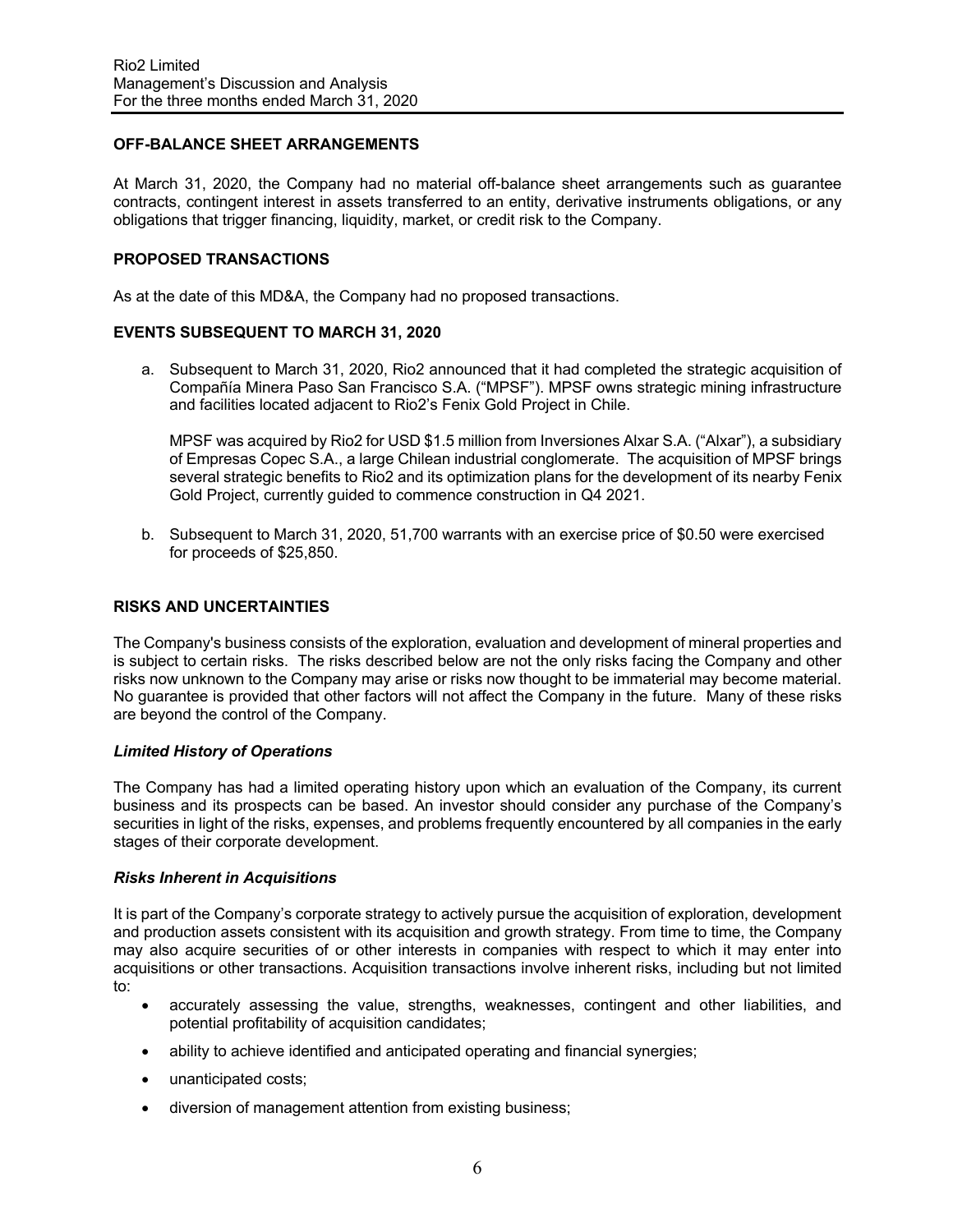- potential loss of the Company's key employees or key employees of any business acquired;
- unanticipated changes in business, industry, or general economic conditions that affect the assumptions underlying the acquisition; and
- decline in the value of acquired properties, companies, or securities.

Any one or more of these factors or other risks could cause the Company not to realize the anticipated benefits of an acquisition of properties or companies, and could have a material adverse effect on its financial condition.

### *Dilution and Future Sales of Common Shares*

The Company is in the exploration and evaluation stage of its corporate development; it owns no producing properties and, consequently has no current operating income or cash flow from the properties it holds, nor has it had any income from operations in the past three financial years. As a consequence, operations of the Company are primarily funded by equity subscriptions. The Company may issue additional shares in the future, which may dilute a shareholder's holdings in the Company. The Company's articles permit the issuance of an unlimited number of Common Shares and shareholders will have no pre-emptive rights in connection with further issuances.

### *Nature of Mining, Mineral Exploration and Development Projects*

Mining operations generally involve a high degree of risk. The Company's operations are subject to the hazards and risks normally encountered in the exploration, development, and production of minerals, including environmental hazards, explosions, unusual or unexpected geological formations or pressures and periodic interruptions in both production and transportation due to inclement or hazardous weather conditions. Such risks could result in damage to, or destruction of, mineral properties or producing facilities, personal injury, environmental damage, delays in mining, monetary losses, and possible legal liability.

Development projects have no operating history upon which to base estimates of future cash operating costs. For development projects, resource estimates and estimates of cash operating costs are, to a large extent, based upon the interpretation of geologic data obtained from drill holes and other sampling techniques, and feasibility studies, which derive estimates of cash operating costs based upon anticipated tonnage and grades of ore to be mined and processed, ground conditions, the configuration of the ore body, expected recovery rates of minerals from the ore, estimated operating costs, anticipated climatic conditions and other factors. As a result, actual production, cash operating costs and economic returns could differ significantly from those estimated. It is not unusual for new mining operations to experience problems during the start-up phase, and delays in the commencement of production often can occur.

Mineral exploration is highly speculative in nature. There is no assurance that exploration efforts will be successful. Even when mineralization is discovered, it may take several years until production is possible, during which time the economic feasibility of production may change. Substantial expenditures are required to establish proven and probable mineral reserves through drilling. Because of these uncertainties, no assurance can be given that exploration programs will result in the establishment or expansion of mineral resources or mineral reserves. There is no certainty that the expenditures made towards the search and evaluation of mineral deposits will result in discoveries or development of commercial quantities of ore.

### *Uncertainty of Exploration and Development Projects*

The future development of the Fenix Gold Project requires the construction and operation of a mine, processing plant and related infrastructure. As a result, the Company is subject to all of the risks associated with establishing mining operations including: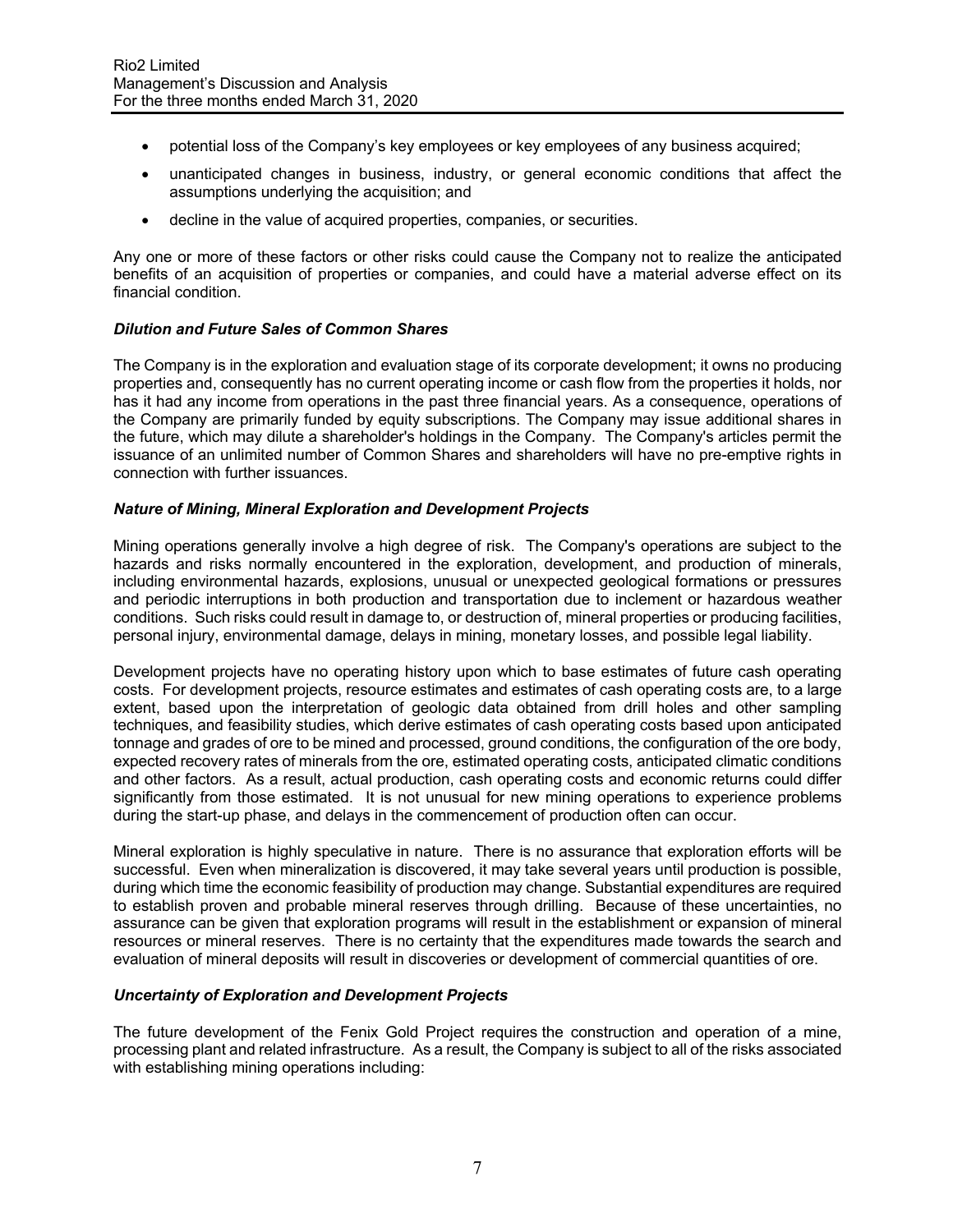- the timing and cost, which will be considerable, of the construction of mining and processing facilities;
- the availability and costs of skilled labour, power, water, transportation and mining equipment;
- costs of operating a mine in a specific environment;
- the need to obtain necessary environmental and other governmental approvals and permits, and the timing of those approvals and permits;
- adequate access to the site; and
- unforeseen events.

The costs, timing and complexities of mine construction and development are increased by the remote location of the Company's properties. It is not unusual in a new mining operation to experience unexpected problems and delays during the construction and development of the mine. In addition, delays in the commencement or expansion of mineral production often occur and, once commenced or expanded, the production of a mine may not meet expectations or estimates set forth in the feasibility study. Accordingly, there are no assurances that the Company will successfully develop mining activities at properties.

## *Uninsured Risks Exist and May Affect Certain Values*

The Company maintains insurance to cover normal business risks. In the course of exploration and development of mineral properties, certain risks, and in particular, unexpected or unusual geological operating conditions including explosions, rock bursts, cave-ins, fire and earthquakes may occur. It is not always possible to fully insure against such risks as a result of high premiums or other reasons. Should such liabilities arise, they could reduce or eliminate any future profitability and result in increasing costs and a decline in the value of the Company's Common Shares.

### *Key-Man and Liability Insurance Factors Should be Considered*

The success of the Company will be largely dependent upon the performance of its key officers. The Company has not, as yet, purchased any "key-man" insurance with respect to any of its directors, officers, and key employees and has no current plans to do so.

Although the Company may obtain liability insurance in an amount which management considers adequate, the nature of the risks for mining companies is such that liabilities might exceed policy limits, the liabilities and hazards might not be insurable, or the Company might not elect to insure itself against such liabilities due to high premium costs or other reasons, in which event the Company could incur significant costs that could have a material adverse effect upon its financial condition.

### *Dependence on Outside Parties*

The Company has relied upon consultants, engineers and others and intends to rely on these parties for development, construction and operating expertise. Substantial expenditures are required to construct mines, to establish mineral reserves through drilling, to carry out environmental and social impact assessments, to develop metallurgical processes to extract the metal from the ore and, in the case of new properties, to develop the exploration and plant infrastructure at any particular site. If such parties' work is deficient or negligent or is not completed in a timely manner, it could have a material adverse effect on the Company.

### *Ability to Attract and Retain Qualified Personnel*

Recruiting and retaining qualified personnel is critical to the Company's success. The number of persons skilled in the acquisition, exploration and development of mining properties is limited and competition for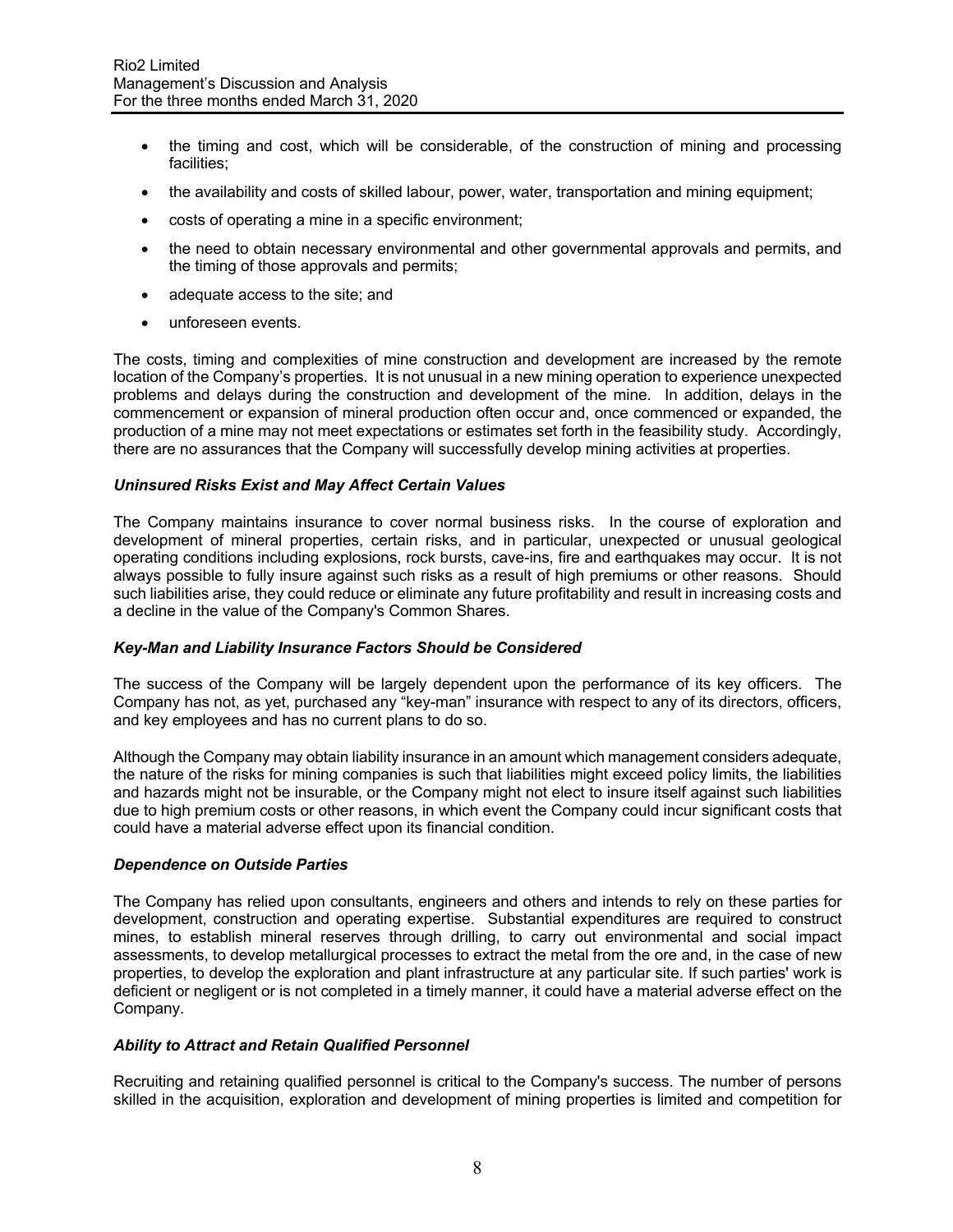such persons is intense. As the Company's business activity grows, they will require additional key financial, administrative and mining personnel as well as additional operations staff. If the Company is not successful in attracting and training qualified personnel, the efficiency of its operations could be affected, which could have a material adverse impact on the Company's future cash flows, earnings, results of operations, and financial condition.

## *Factors Beyond Corporation's Control*

The exploration and development of mineral properties and the marketability of any minerals contained in such properties will be affected by numerous factors beyond the control of the Company. These factors include government regulation, high levels of volatility in market prices, availability of markets, availability of adequate transportation and processing facilities and the imposition of new or amendments to existing taxes and royalties. The effect of these factors cannot be accurately predicted.

### *Government Regulation and Permitting*

The current or future operations of the Company, including development activities, require permits from various federal, provincial or territorial and local governmental authorities, and such operations are and will be governed by laws and regulations governing prospecting, development, mining, production, exports, taxes, labour standards, occupational health, waste disposal, toxic substances, land use, water use, environmental protection, land claims of local people, mine safety, and other matters.

Such exploration activities are also subject to substantial regulation under applicable laws by governmental agencies that will require the Company to obtain permits, licences, and approvals from various governmental agencies. There can be no assurance, however, that all permits, licences, and approvals that the Company may require for its operations and exploration activities will be obtainable on reasonable terms or on a timely basis or that such laws and regulations will not have an adverse effect on any mining project which the Company might undertake.

Failure to comply with applicable laws, regulations, and permitting requirements may result in enforcement actions thereunder, including orders issued by regulatory or judicial authorities causing operations to cease or be curtailed, and may include corrective measures requiring capital expenditures, installation of additional equipment, or remedial actions.

Amendments to current laws, regulations, and permits governing operations and activities of mining companies, or more stringent implementation thereof, could have a material adverse impact on the Company and cause increases in exploration expenses, capital expenditures or production costs or reduction in levels of production at producing properties or require abandonment or delays in development of new mining properties.

To the best of the Company's knowledge, it is operating in compliance with all applicable rules and regulations.

### *Environmental Risks and Hazards*

The Company's activities are subject to extensive national, provincial, and local laws and regulations governing environmental protection and employee health and safety. The Company is required to obtain governmental permits and provide bonding requirements under environmental laws. All phases of the Company's operations are subject to environmental regulation. These regulations mandate, among other things, the maintenance of water quality standards and land reclamation. They also set forth limitations on the generation, transportation, storage, and disposal of solid and hazardous waste. Environmental legislation is evolving in a manner which will require stricter standards and enforcement, increased fines and penalties for non-compliance, and more stringent environmental assessments of proposed projects.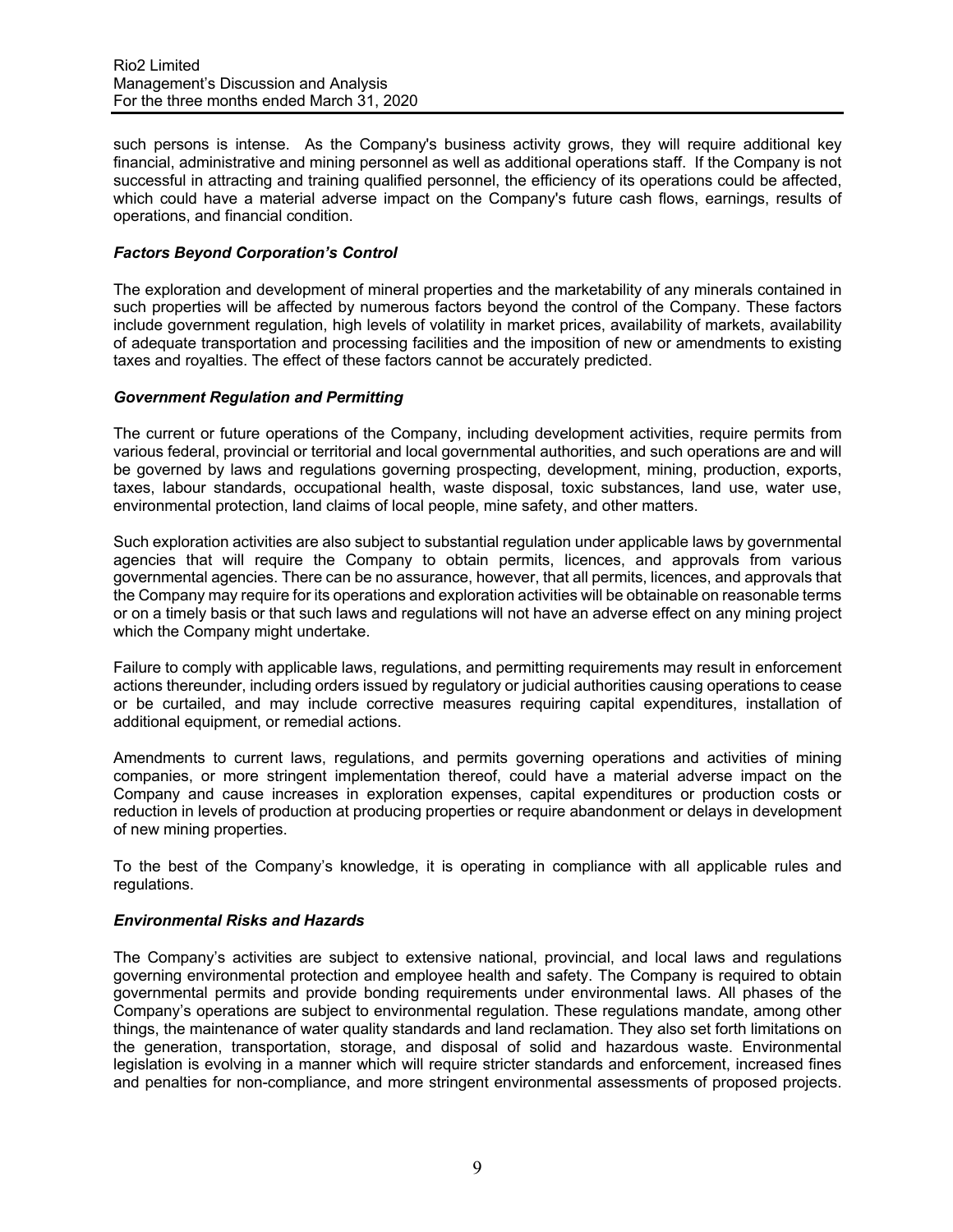There is no assurance that future changes in environmental regulation, if any, will not adversely affect the Company's operations.

Environmental laws and regulations are complex and have tended to become more stringent over time. These laws are continuously evolving. The Company is not able to predict the impact of any future changes in environmental laws and regulations on its future financial position due to the uncertainty surrounding the ultimate form such changes may take.

Existing and possible future environmental legislation, regulations and actions could cause additional expense, capital expenditures, restrictions, and delays in the activities of the Company, the extent of which cannot be predicted.

## *Other Tax Considerations*

The Canadian federal and provincial tax treatment of natural resource activities has a material effect on the advisability of investing in mining companies. The ability of the Company to claim and collect tax credits relating to its natural resource activities and the return on an investment in Common Shares will be subject to applicable tax laws. There can be no assurance that applicable tax laws will not be amended so as to fundamentally alter the tax consequences of claiming and collecting tax credits and holding or disposing of the Common Shares.

## *Share Price Fluctuations*

The market price of securities of many companies, particularly development stage companies, experience wide fluctuations in price that are not necessarily related to the operating performance or the underlying asset values of prospects of such companies. There can be no assurance that fluctuations in the Company's share price will not occur.

## *Price Volatility of Publicly Traded Securities*

Securities of exploration and mining companies have experienced substantial volatility in the past, often based on factors unrelated to the financial performance or prospects of the companies involved. These factors include macroeconomic developments in North America and globally, and market perceptions of the relative attractiveness of particular industries. The Company's share price is also likely to be significantly affected by short-term changes in metal prices or in the Company's financial condition or results of operations as reflected in quarterly earnings reports. Other factors unrelated to the Company's performance that may have an effect on the price of the Common Shares include the following:

- the extent of analyst coverage available to investors concerning the Company's business may be limited if investment banks with research capabilities do not follow its securities;
- limited trading volumes and general market interest in the Company's securities may affect an investor's ability to trade the Common Shares; and
- the relatively small number of publicly held Common Shares may limit the ability of some institutions to invest in the Company's securities.

As a result of any of these factors, the market price of the Common Shares at any given point in time may not accurately reflect the Company's long-term value.

### *Conflicts of Interest*

There are potential conflicts of interest which the directors and officers of the Company may be subject in connection with the operations of the Company. Some of the directors and officers of the Company may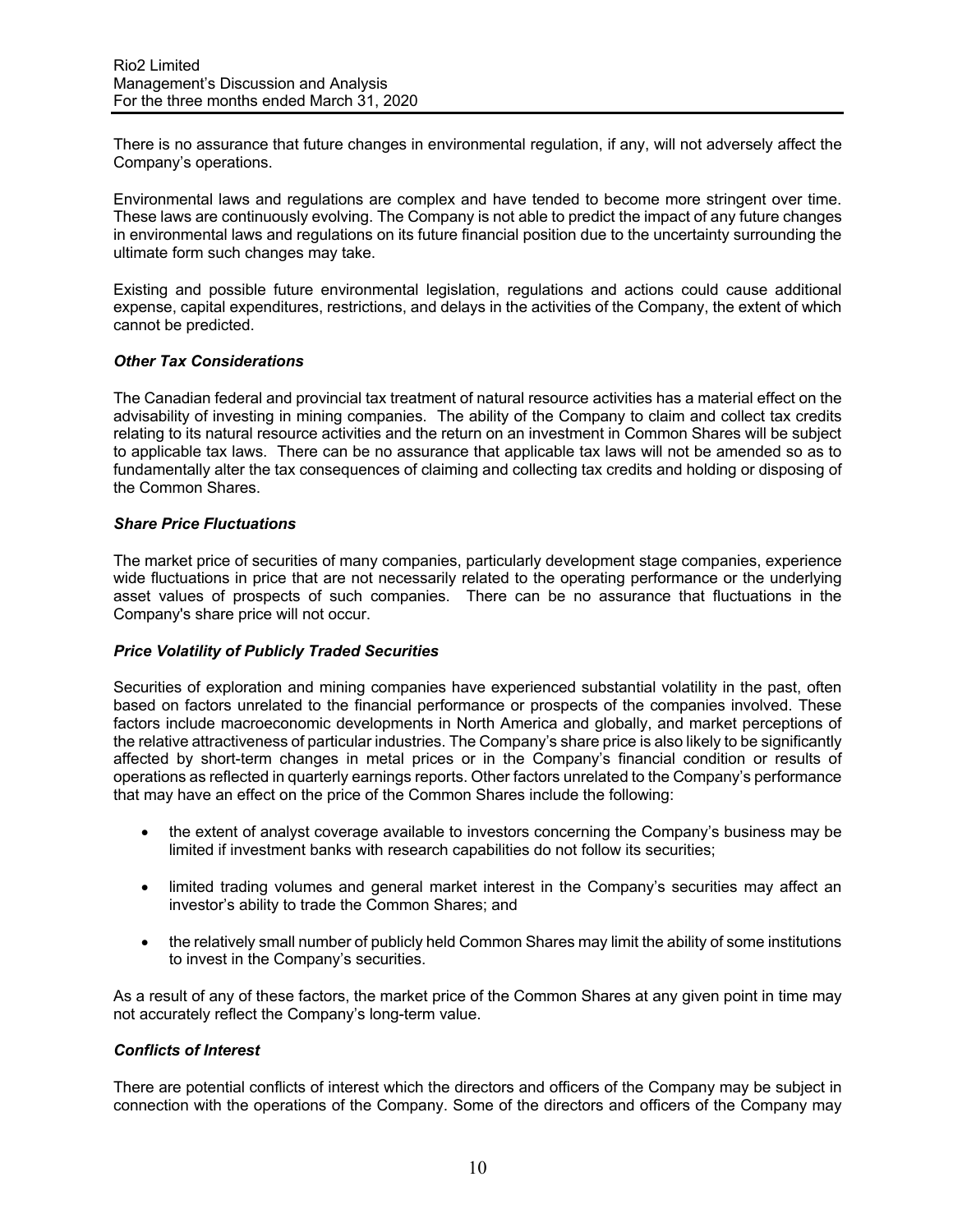be, or may become, engaged in the mineral exploration or mining industry, and situations may arise where directors, officers, and promoters will be in direct conflict with the Company. Such conflicts must be disclosed in accordance with, and are subject to such other procedures and remedies as apply under, the *Ontario Business Corporations Act*, and the applicable statutes of the jurisdictions of incorporation of the Company's subsidiaries.

# **CRITICAL ACCOUNTING ESTIMATES**

The Company's accounting policies are presented in Note 3 to the audited consolidated financial statements for the year ended December 31, 2019. These accounting policies can have a significant impact on the financial performance and financial position of the Company.

The preparation of the audited consolidated financial statements, using accounting policies consistent with International Financing Reporting Standards ("IFRS") and Interpretations of the International Financial Reporting Interpretations Committee ("IFRIC"), requires management to make estimates and assumptions which affect the reported amount of assets and liabilities, disclosure of contingent assets and liabilities at the date of the audited consolidated financial statements, and the reported amount of revenue and expenses during the reporting period. The most significant judgements applying to the Company's financial statements include Share-based payment transactions and Mineral resource estimate. Key judgements include the timing commencement of commercial production which in turn impacts the realization of input tax inputs. While management believes the estimates are reasonable, actual results could differ from those estimates and could impact future results of operations and cash flows.

## **Financial Instruments**

All financial instruments are classified as one of the following: held-to-maturity, loans and receivables, fair value through profit or loss ("FVTPL"), available-for-sale, or other financial liabilities. Financial assets and liabilities FVTPL are measured at fair value with gains and losses recognized in net income. Financial assets held-to-maturity, loans and receivables, and other financial liabilities are measured at amortized cost using the effective interest method. Available-for-sale instruments are measured at fair value with unrealized gains and losses recognized in other comprehensive income and reported in shareholders' equity.

Transaction costs that are directly attributable to the acquisition or issue of financial instruments that are classified as held-to-maturity, loans and receivables, or other financial liabilities are included in the initial carrying value of such instruments and amortized using the effective interest method. Transaction costs classified as FVTPL are expensed when incurred, while those classified as available for sale are included in the initial carrying value.

The Company classifies its financial instruments measured at fair value at one of three levels according to the relative reliability of the inputs used to estimate the fair value:

- Level 1 quoted prices (unadjusted) in active markets for identical assets or liabilities;
- Level 2 inputs other than quoted prices included in Level 1 that are observable for the asset or liability, either directly (i.e., as prices) or indirectly (i.e., derived from prices); and
- Level  $3$  inputs for the asset or liability that are not based on observable market data (unobservable inputs).

## **CHANGES IN ACCOUNTING POLICIES AND DISCLOSURES**

Amendments to IFRS 3 – Definition of a Business

The amendments are aimed at resolving difficulties that arise when an entity determines whether it has acquired a business or group of assets. The amendments are effective for business combinations for which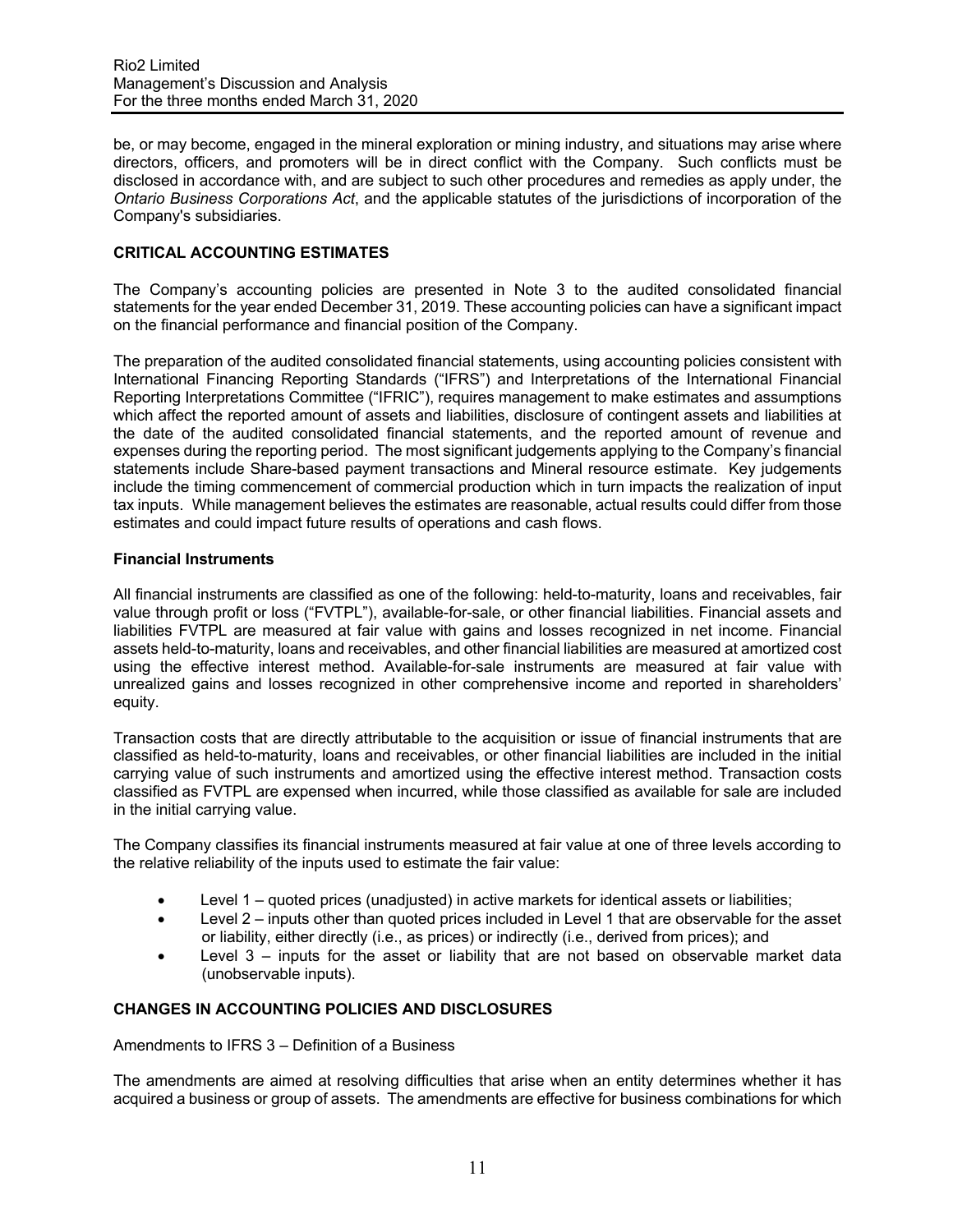acquisition date is on after the beginning of the first annual reporting period beginning on or after January 1, 2020. The Company has not yet assessed the future impact of this new standard on its financial statements.

IFRS 17 – Insurance Contracts

IFRS 17 establishes the principles for the recognition, measurement, presentation and disclosure of insurance contracts within the scope of the standard. The objective of IFRS 17 to ensure that an entity provides relevant information that faithfully represents those contracts. This information gives a basis for users of financial statements to assess the effect that insurance contracts have on the entity's financial position, financial performance and cash flows. The standard is effective for periods beginning on or after January 1, 2021. The Company has not yet assessed the future impact of this new standard on its financial statements.

## **MATERIAL LEGAL PROCEEDINGS**

The Company is not a party to any legal proceedings.

### **EXECUTIVE TEAM**

| Alexander Black    | - Chief Executive Officer. President and Director                            |
|--------------------|------------------------------------------------------------------------------|
| Tim Williams       | - Executive Vice President – Chief Operating Officer                         |
| Kathryn Johnson    | - Executive Vice President – Chief Financial Officer and Corporate Secretary |
| Jose Luis Martinez | - Executive Vice President – Chief Strategy Officer                          |
|                    |                                                                              |

## **BOARD OF DIRECTORS**

| Dr. Klaus Zeitler         | - Chairman and Director                           |
|---------------------------|---------------------------------------------------|
| Alexander Black           | - Chief Executive Officer, President and Director |
| Drago Kisic               | - Director                                        |
| Ram Ramachandran          | - Director                                        |
| Sidney Robinson           | - Director                                        |
| <b>Albrecht Schneider</b> | - Director                                        |
| David Thomas              | Director                                          |

### **OUTSTANDING COMMON SHARES, OPTIONS, RESTRICTED SHARE UNITS AND WARRANTS**

At May 19, 2020, there were 181,807,452 issued and fully paid common shares.

The following table summarizes the continuity of the Company's stock options as at May 19, 2020: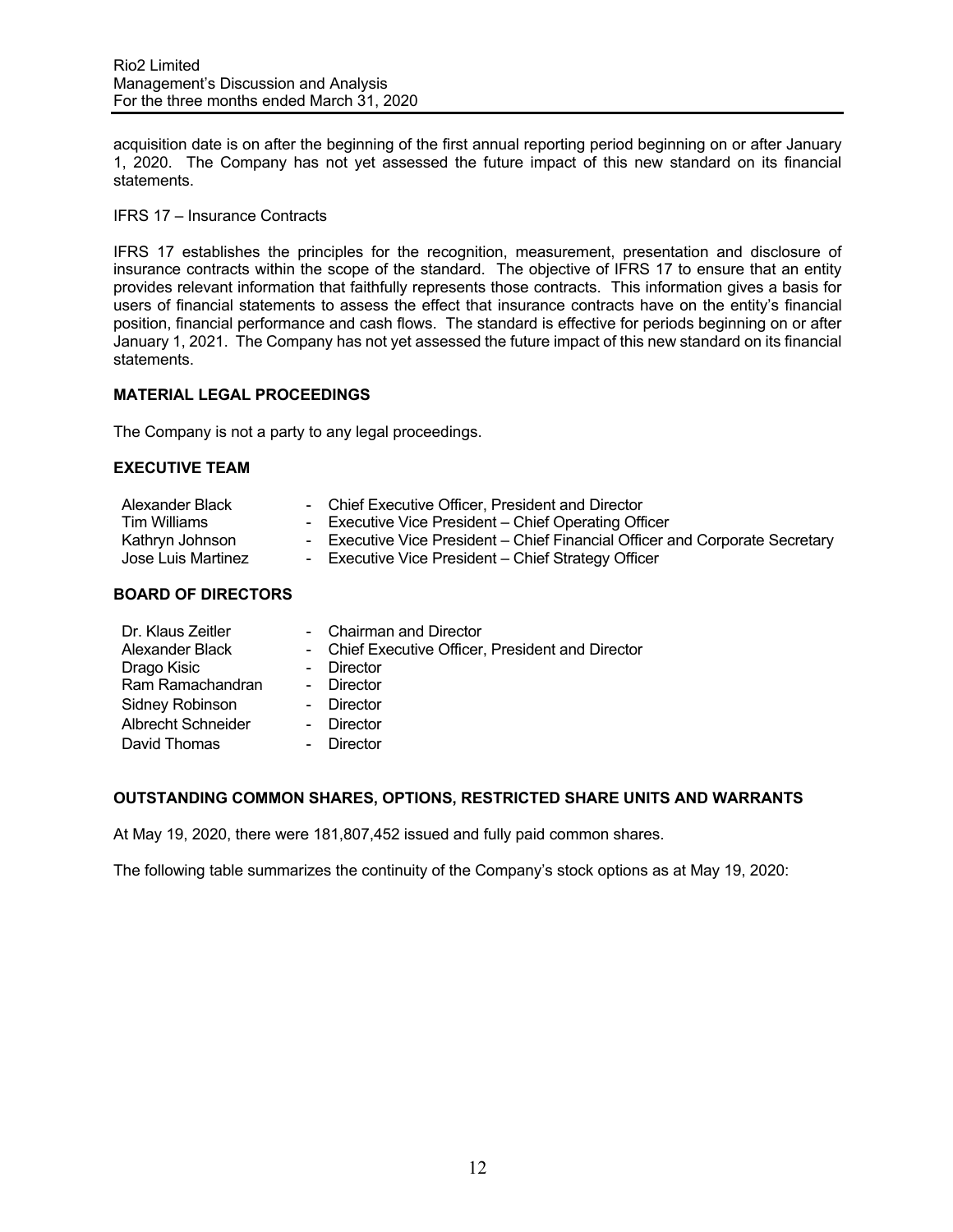|                      | Outstanding                                     | Exercisable                        |                      |                                    |
|----------------------|-------------------------------------------------|------------------------------------|----------------------|------------------------------------|
| Number of<br>Options | Weighted average remaining<br>contractual years | Weighted average<br>exercise price | Number of<br>Options | Weighted average<br>exercise price |
| 1,683,255            | 0.18                                            | \$0.72                             | 1,683,255            | \$0.72                             |
| 330.049              | 0.30                                            | \$0.30                             | 330.049              | \$0.30                             |
| 542.932              | 0.83                                            | \$0.76                             | 542,932              | \$0.76                             |
| 445.566              | 1.65                                            | \$0.91                             | 445.566              | \$0.91                             |
| 1,366,735            | 1.78                                            | \$1.53                             | 1,366,735            | \$1.53                             |
| 500,025              | 1.93                                            | \$2.25                             | 500,025              | \$2.25                             |
| 166.675              | 2.03                                            | \$2.56                             | 111,117              | \$2.56                             |
| 366,685              | 2.29                                            | \$1.66                             | 244,457              | \$1.66                             |
| 811,152              | 2.86                                            | \$0.82                             | 540,768              | \$0.82                             |
| 1.940.000            | 3.36                                            | \$0.65                             | 780,000              | \$0.65                             |
| 5,680,000            | 4.31                                            | \$0.55                             |                      | \$0.55                             |
| 13.833.074           | 2.86                                            | \$0.83                             | 6.544.904            | \$1.07                             |

Each option entitles the holder to purchase one Common Share for a period of five years from the date of grant. The options granted by Rio2 vest 1/3 equally over a three-year period. The options assumed from Atacama, if not already vested, vested in full on July 24, 2018. The grant of the RSUs and options are subject to the terms of the Share Incentive Plan and the Stock Option Plan respectively, and final regulatory approval and if applicable, shareholder approval.

RSU transactions are summarized as follows:

|                                     | Number of RSUs |
|-------------------------------------|----------------|
| Outstanding, December 31, 2019      | 312.237        |
| Issued                              |                |
| Vested and settled in common shares | -              |
| Outstanding, May 19, 2020           | 312.237        |
| Vested, May 19, 2020                | -              |

The RSUs, which original terms saw a vesting schedule of 1/3 equally over a three-year period, include a time-based and a performance-based component with a multiplier as determined by the Company's Board of Directors, and entitle the holder to an amount computed by the value of a notional number of Common Shares designated in the award.

The RSUs may be settled in equity instruments, or cash, at the sole discretion of the Company. The choice to settle in equity instruments does not have any commercial substance and the Company does not have a past practise of settling in cash.

In February and March 2019 as part of the private placement of 15,217,391 units, the Company issued 15,217,391 warrants with an exercise price of \$0.65 and an expiry of two years. 12,623,525 warrants will expire on February 28, 2021 and 2,593,866 warrants will expire on March 13, 2021.

On August 13, 2019, as part of the bought deal of 62,500,000 units, the Company issued 31,250,000 warrants with an exercise price of \$0.50, which will expire on August 13, 2022. Warrants outstanding as of May 19, 2020 were:

| Expiry dates      | Number of warrants | Conversion price |  |
|-------------------|--------------------|------------------|--|
| February 28, 2021 | 12.623.525         | \$0.65           |  |
| March 13, 2021    | 2.593.866          | \$0.65           |  |
| August 13, 2022   | 31.198.300         | \$0.50           |  |
|                   | 46.415.691         |                  |  |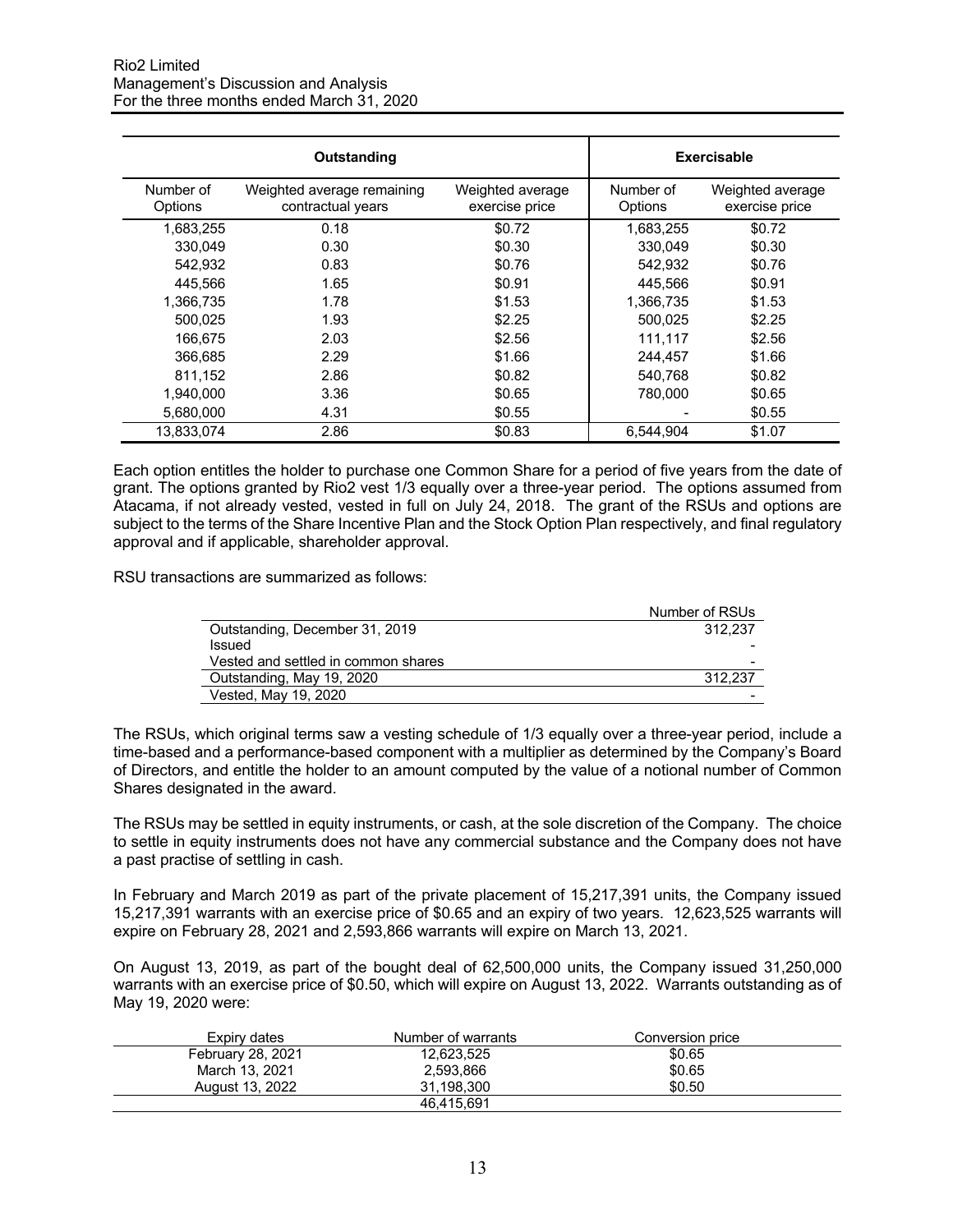## **QUALIFIED PERSONS**

Enrique Garay, MSc P.Geo., Senior Vice President - Geology is the Qualified Person for the Company.

### **TECHNICAL INFORMATION**

Where appropriate, certain information contained in this MD&A regarding the Company's Fenix Gold Project or in a document incorporated or deemed to be incorporated by reference herein updates information from the report entitled "Updated Pre-feasibility Study for the Fenix Gold Project" dated October 15, 2019, prepared by Raul Espinoza (QP) MAusIMM CP, Anthony Maycock (QP) P.Eng., Mario Rossi (QP) FAusIMM CP, Denys Parra (QP) SME, Registered Member and Andres Beluzan (QP) Chilean Mining Commission, Registered Member and addressed to Rio2 Limited (the "Fenix Technical Report"). Any updates to the scientific or technical information derived from the Fenix Technical Report and any other scientific or technical information contained in this MD&A was approved by Enrique Garay, MSc P.Geo., a "Qualified Person" for the purposes of National Instrument 43-101 and an officer of the Company.

## **FORWARD-LOOKING INFORMATION**

This MD&A contains certain statements that may constitute "forward-looking statements." All statements, other than statements of historical fact, included herein, including but not limited to, statements regarding future anticipated property acquisitions, the nature of future anticipated exploration programs and the results thereof, discovery and delineation of mineral resources/reserves, business and financing plans and business trends, are forward-looking statements. Although the Company believes that such statements are reasonable, it can give no assurance that such expectations will prove to be correct.

Forward-looking statements are typically identified by words such as: believe, expect, anticipate, intend, estimate, postulate and similar expressions, or which by their nature refer to future events. The Company cautions investors that any forward-looking statements by the Company are not guarantees of future performance, and that actual results may differ materially from those in forward looking statements as a result of various factors, including, but not limited to, variations in the nature, quality and quantity of any mineral deposits that may be located, variations in the market for, and pricing of, any mineral products the Company may produce or plan to produce, the Company's inability to obtain any necessary permits, consents or authorizations required for its activities, the Company's inability to produce minerals from its properties successfully or profitably, to continue its projected growth, to raise the necessary capital or to be fully able to implement its business strategies, and other risks and uncertainties identified herein under "Risks and Uncertainties".

Should one or more of these risks and uncertainties materialize, or should underlying assumptions prove incorrect, actual results may vary materially from those described in any of those forward-looking statements. For this reason, investors should not attribute undue certainty to or place undue reliance on forward-looking statements.

Historical results of operations and trends that may be inferred from the following discussion and analysis may not necessarily indicate future results from operations. In particular, the current state of the global securities markets may cause significant fluctuations in the price of the Company's securities and render it difficult or impossible for the Company to raise the funds necessary to develop any of its present or future mineral properties.

Additional information regarding the Company and factors that could affect its operations and financial results are included in reports on file with Canadian securities regulatory authorities and may be accessed through the SEDAR website (www.sedar.com). Furthermore, the forward-looking statements contained in this MD&A are made as of the date of this MD&A and the Company does not undertake any obligation to update publicly or to revise any of the included forward-looking statements, whether as a result of new